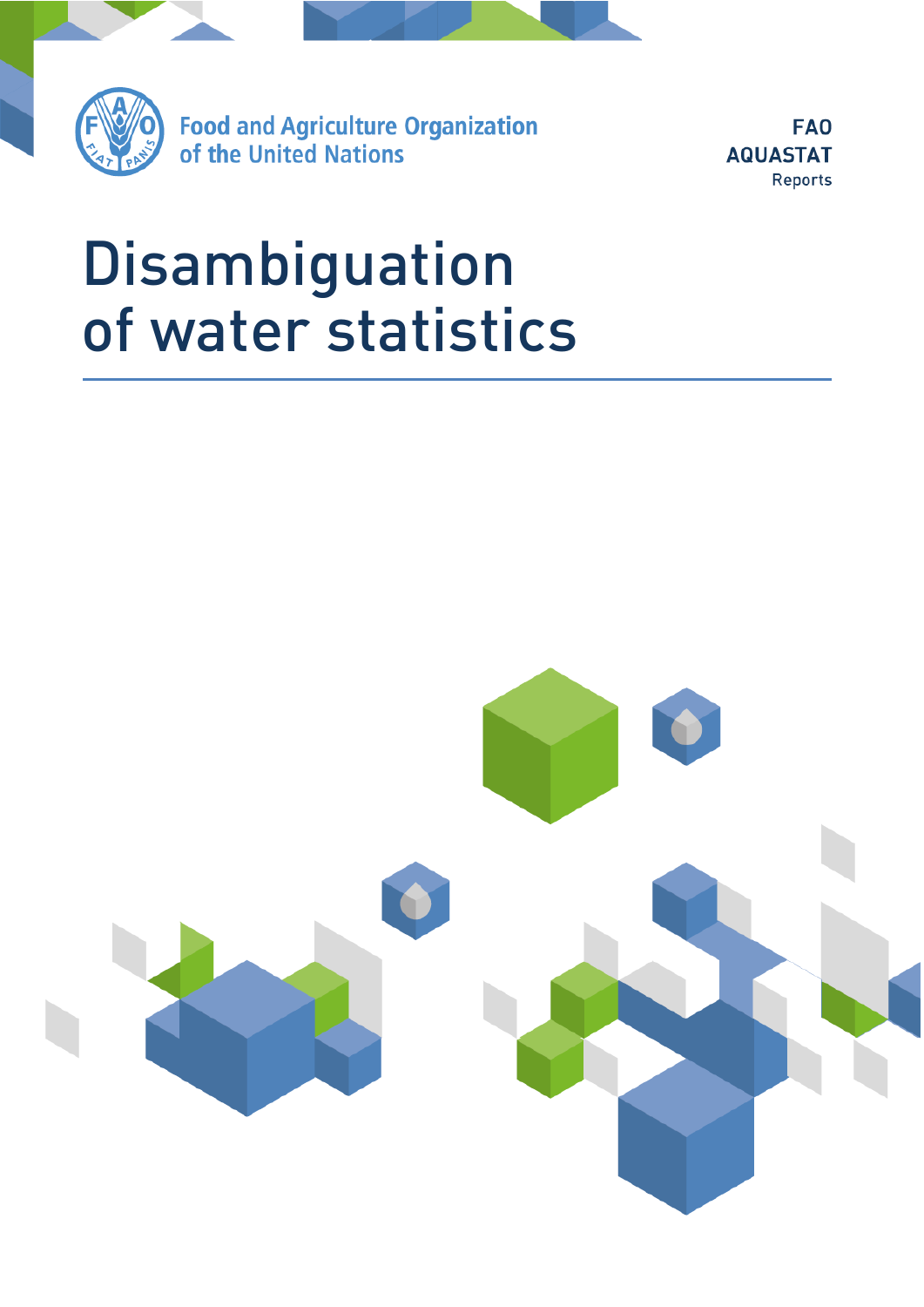# **Disambiguation of water statistics**

Amit Kohli, Karen Frenken, Cecilia Spottorno AQUASTAT Programme, FAO <sup>1</sup>

> 23 September 2010 Revision 23 May 2012

# **1. Introduction**

Water statistics at all levels are crucial for sustainable development and management. They shape policy, decision-making, and act as a proxy for development. Integrated Water Resources Management (IWRM) plans around basic information on water resources and use. Unfortunately, the nomenclature surrounding water information is often confusing and gives rise to different interpretations and thus confusion. When discussing the way in which renewable water resources are utilized, the terms water use, usage, withdrawal, consumption, abstraction, extraction, utilization, supply and demand are often used without clearly stating what is meant.

This note attempts to shed light on how the AQUASTAT programme defines these terms, although readers should be aware that these definitions are not globally standardized. Harmonization efforts within the UN system are ongoing.

# **2. Water terminology comparisons**

This section describes the different types of uses, and therefore the water categories.

# **Water withdrawal and water use**

Water flows from nature to society can be described on either side of the flow. On the nature side, i.e. "who is removing the water", this is called "withdrawal". On the society side, i.e. "who is using the water", it is called "use". The two flows are not the same because of leaks and because some entities that withdraw water do not use it themselves, but provide it to other entities.

This differentiation is complicated by the fact that water use is also defined as a *general, nonspecific term* that describes any action through which water provides a service. In this document, the term "use" relates to this later definition, since at the moment AQUASTAT does not quantify water use.

# **In-stream and off-stream water usage**

In-stream water use refers to surface water resources and does not involve withdrawal as the use is provided directly in the river or lake in question. Some examples of in-stream water use are navigation, hydropower generation, pollution dilution, tourism, freshwater capture fisheries and ecosystem maintenance.

Off-stream water use is called "withdrawal" and is covered in detail in section 4.

 $\overline{\phantom{a}}$ <sup>1</sup> The AQUASTAT Programme of the Food and Agriculture Organization of the United Nations (FAO) collects, analyzes and disseminates information on water resources, water uses, and agricultural water management. Water withdrawal time series per country can be observed in the [AQUASTAT database](http://www.fao.org/nr/water/aquastat/data/query/index.html?lang=en) (see reference for link). Questions and comments can be directed to [aquastat@fao.org.](mailto:aquastat@fao.org)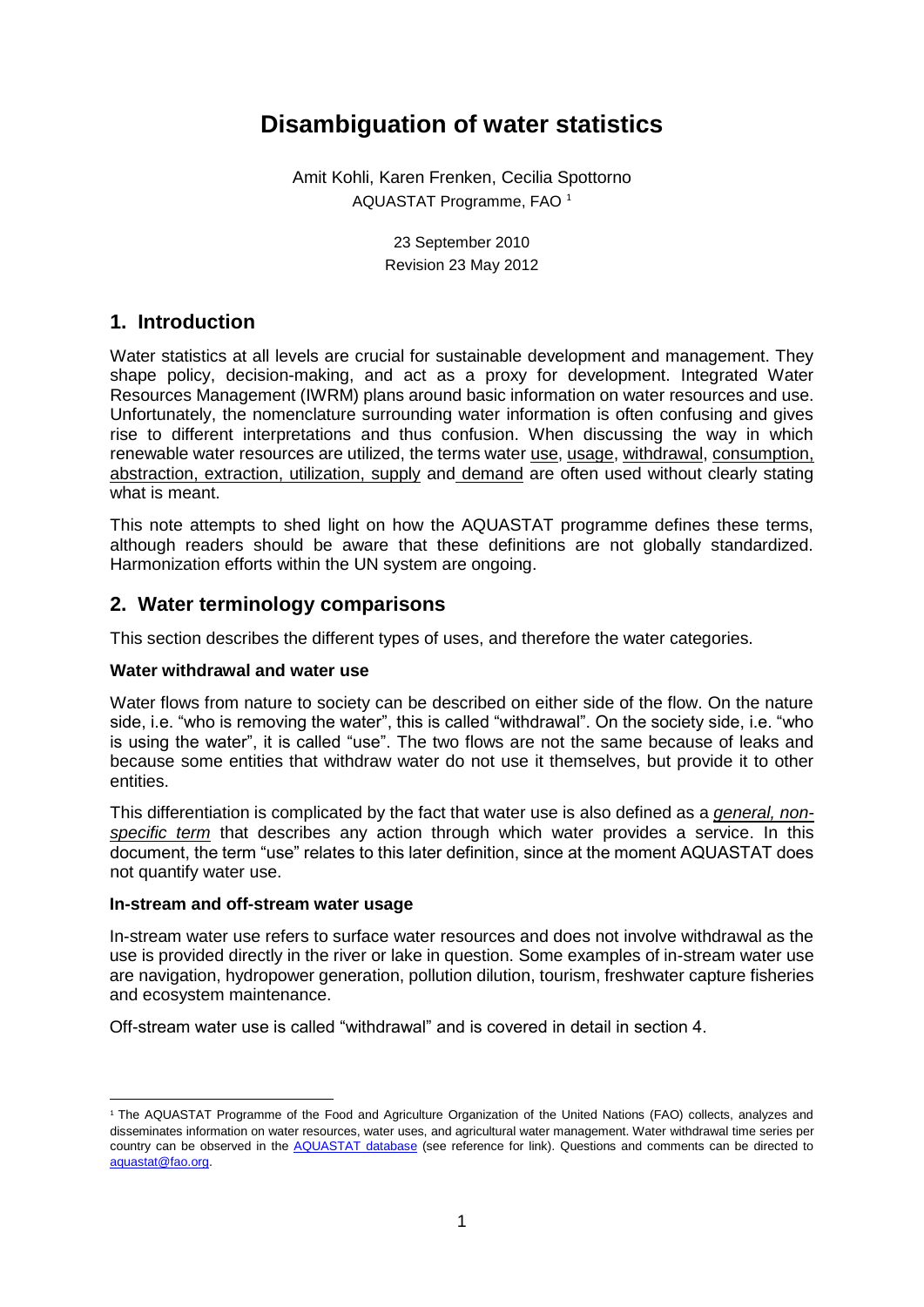# **Consumptive and non-consumptive water usage**

Consumptive water use implies a substantial reduction in the quantity or quality of the water that returns to the system after being withdrawn. The concept of water consumption is further explained in section 5, but mostly refers to evaporative losses.

Non-consumptive water use does not substantially change the withdrawn water, almost all of it returning to the system, although a "substantial change" might be defined differently in different countries. Also most in-stream water uses are non-consumptive.

### **Anthropogenic and natural water usage**

In policy-making, water use is frequently framed in a social, economic or political setting. Therefore, it is common to think how water serves society. However, water also provides for natural uses (which of course also have value to society, albeit indirectly). Some natural water uses include nutrient cycling, defence against saline intrusion, and meeting ecosystem needs. These natural water uses are not covered in greater detail in this article, since AQUASTAT focuses on withdrawn water.

### **Freshwater, brackish water and saltwater usage**

One way to classify a water source is by its salt concentration. Water may have salt content for various reasons, including influence of ocean currents due to coastal tidal flows or saltwater intrusion, naturally occurring salt formations or situations where a large amount of water evaporates, leaving behind salts (for example, endorheic basins, irrigation without adequate drainage, etc). Since AQUASTAT focuses on freshwater, ocean water withdrawals are not included in the data provided in the database.

# **3. The AQUASTAT system**

This section describes the methodology used by AQUASTAT. International statistics collected by other organizations might be different.

AQUASTAT reports water withdrawals measured at the point of withdrawal, not at the point of delivery (see section 4).

Water withdrawal "by source" and "by sector" are two categories in the AQUASTAT database that provide different views of water withdrawal data. The variable "Total freshwater withdrawal (primary and secondary)" includes primary and secondary freshwater resources and fossil freshwater. The variable "Total water withdrawal" includes the freshwater withdrawal, as well as "Desalinated water produced", "Direct use of agricultural drainage water", and "Direct use of treated wastewater". Section 4 elaborates more in detail on water withdrawals.

In order to balance simplicity and thoroughness, AQUASTAT has aggregated all water uses into three sectors: agricultural, municipal and industrial. Domestic water withdrawal is considered to be a subset of municipal water withdrawal (Table 1). These categories have been created in consideration of the information available from most countries. A major factor that determines the category in the AQUASTAT database is whether the water is provided by a network or withdrawn by the water user (self-supplied). Table 1 illustrates how the different categories are aggregated into AQUASTAT's three sectors. This table is only provided to explain AQUASTAT's statistics, it does not represent a recommended approach to categorizing water withdrawals. An explanation of the AQUASTAT sectors is given below.

### **Agricultural water withdrawal**

Agricultural water withdrawal considers self-supplied irrigation and livestock watering requirements. Water for the dairy and meat industries and industrial processing of harvested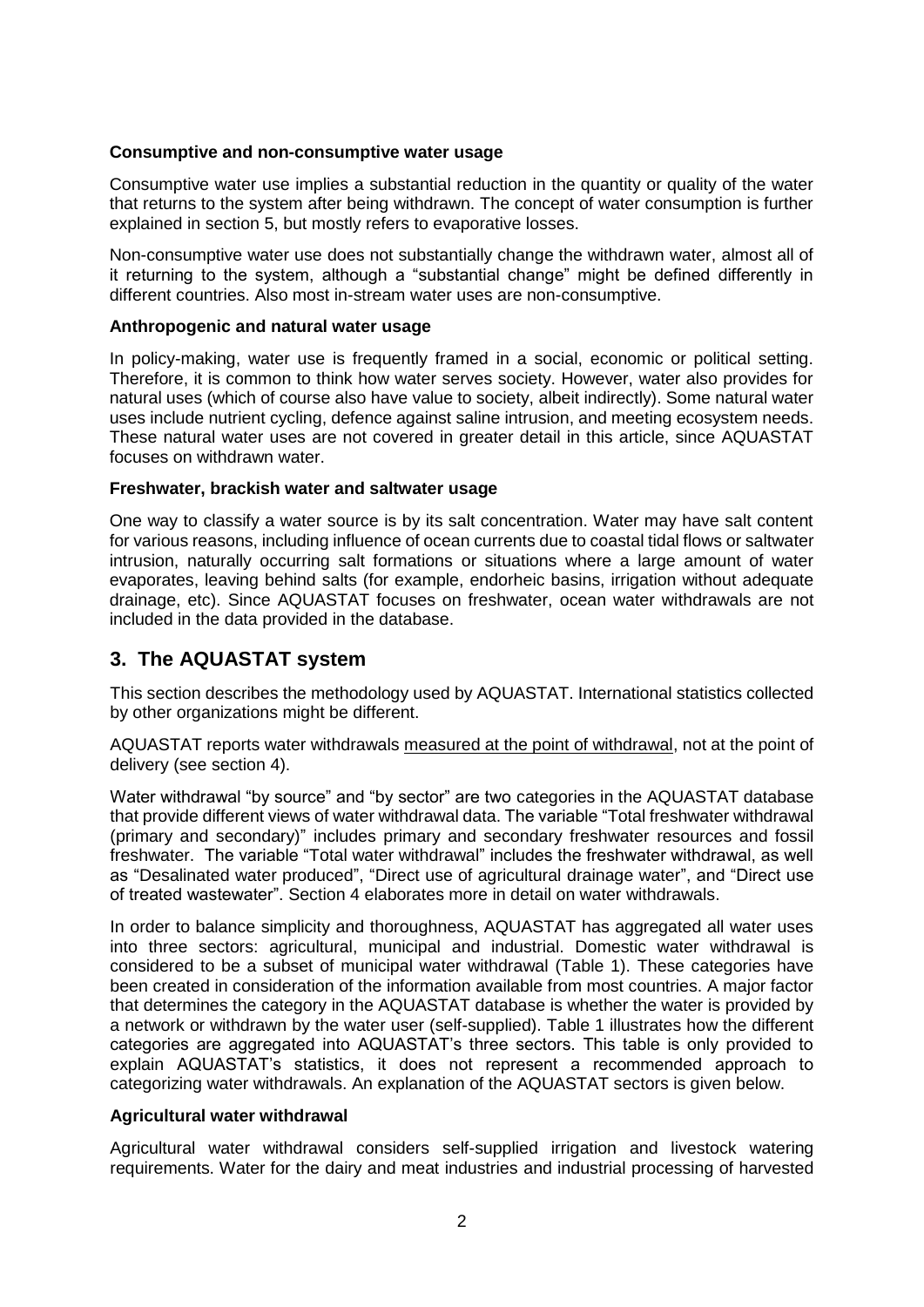agricultural products is included under industrial water withdrawal, as they are industries. Unfortunately, agricultural water withdrawal information obtained by AQUASTAT frequently includes domestic water requirements of rural populations. See Table 1 for AQUASTAT aggregation criteria.

# **Municipal water withdrawal**

Municipal water withdrawal implies water that is provided by the public network system. In the interest of clarification, municipal water withdrawal includes domestic water withdrawal, which is mainly used for drinking, cooking and cleaning, and has a very low consumption rate. But because of its availability, municipal water in general is also used for urban industry, urban landscaping (including gardens) or urban irrigated agriculture. This aggregation is selected due to the fact that this information is more readily available in the countries monitored by AQUASTAT (Africa, Asia, Latin America and the Caribbean).

# **Industrial water withdrawal**

Industrial water withdrawal in AQUASTAT only includes the withdrawals that are self-supplied. Industries supplied by the public water network are included under municipal (see above) in order to not double count the water withdrawal.

| <b>AQUASTAT sectors</b>                    | <b>Sub-sectors</b>           | <b>Self-supplied / Network</b> |
|--------------------------------------------|------------------------------|--------------------------------|
| Agricultural water withdrawal              | Irrigation                   | Self-supplied                  |
|                                            | Livestock                    |                                |
|                                            | Aquaculture                  |                                |
| Municipal water withdrawal                 | Domestic                     | <b>Network</b>                 |
|                                            | Irrigation                   |                                |
|                                            | Livestock                    |                                |
|                                            | Industrial                   |                                |
|                                            | Thermoelectric               |                                |
|                                            | Mining                       |                                |
|                                            | Commercial                   |                                |
| Municipal water withdrawal if explicitly   | Domestic                     | Self-supplied                  |
| stated, else agricultural water withdrawal | Commercial                   |                                |
| Industrial water withdrawal                | Industrial                   | Self-supplied                  |
|                                            | <b>Thermoelectric</b>        |                                |
|                                            | Mining                       |                                |
| <b>NOT counted</b>                         | Hydroelectric                |                                |
|                                            | Recreation                   |                                |
|                                            | Freshwater capture fisheries |                                |
|                                            | Navigation                   |                                |

# TABLE 1

# **Aggregation methodology in the AQUASTAT database**

# **4. Water withdrawal**

Withdrawn water is *water removed from its source for a specific use.* Water withdrawal can also be called "water abstraction" or "water extraction". It is important to note that water sources are frequently far from where water is needed, which requires the water to be removed from the source (i.e. withdrawn) and transported to where it is needed. The point at which the water is extracted (either the pump or the intake of a canal) is called the "point of withdrawal" or "source", while the location where the water is needed is referred to as the "point of delivery" or "point of use". The difference in the quantity of water between the point of withdrawal and the point of delivery can be quite significant, between 20 to 30 percent of the amount withdrawn (Cheong, 1991), but can exceed 60 percent (ADB, 2003). These losses are sometimes called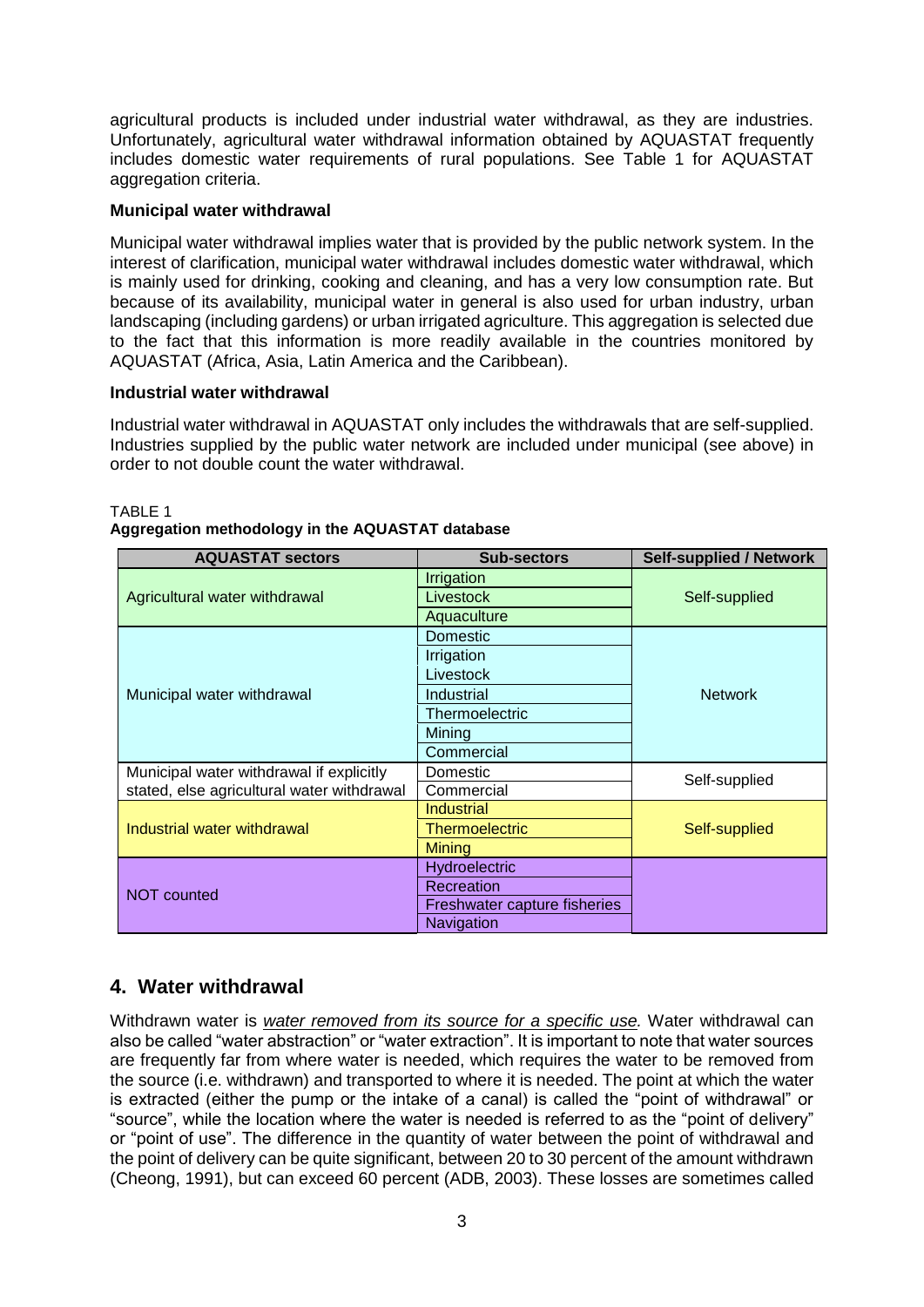"non-revenue water" (NRW), and consist of leaks, flawed meter readings, operator error, and/or illegal connections. Of course, if the water is used close to the point of withdrawal, this difference becomes less important (for example, the case of self-abstracted industrial water withdrawal).

The following categories can be distinguished:

- Primary freshwater (not withdrawn before)
	- o Renewable freshwater
		- **Primary surface water withdrawal**
		- **Primary groundwater withdrawal**
		- o Non-renewable freshwater
			- **Fossil groundwater withdrawal**
- Secondary freshwater (previously withdrawn and returned to rivers and groundwater)
- Non-conventional water
	- o Direct use of treated wastewater
	- o Direct use of agricultural drainage water
	- o Desalinated water production

Total water withdrawal values have two basic aggregation methods, by source or by sector, and this information is relevant to different user groups.

# **Water withdrawal by source**

"Water withdrawal by source" is important for hydrologists and water resources managers, since they need to understand where water is coming from and where it's going.

Withdrawn water that is returned to a water body and reused downstream is more important when considering water consumption than water withdrawal, discussed in Section 5.

# **Water withdrawal by sector**

"Water withdrawal by sector" is important for urban planners, economists, and politicians. Unfortunately, the large variety of water users within the economy can be quite overwhelming. Luckily there are some standardization systems, for example the International Standard Industrial Classification (ISIC) wherein each specific sector (user group) has a code assigned to it. Theoretically, this system provides an international baseline on which to make comparisons (UNSD, 2010), but this depends on the information-gathering capacity in different countries. Additionally, depending on the data user, reporting statistics at this level of disaggregation might be inappropriately complex. As previously discussed, in AQUASTAT the sector categories are agricultural, municipal, and industrial.

# **5. Water consumption**

Not all uses of water consume water, and some water consumptions are not ever withdrawn. Water is consumed when a part of the water evaporates or becomes contaminated. AQUASTAT does not consider water delivery system leaks as consumptive. Some cases regarding water consumption are presented below.

# **Agricultural water**

The clearest example of consumptive water use is agriculture. Globally, around 50 percent of the water withdrawn for agriculture is consumed through evapotranspiration. Agriculture is responsible for approximately 70 percent of water withdrawals, but 90 percent of the water consumption.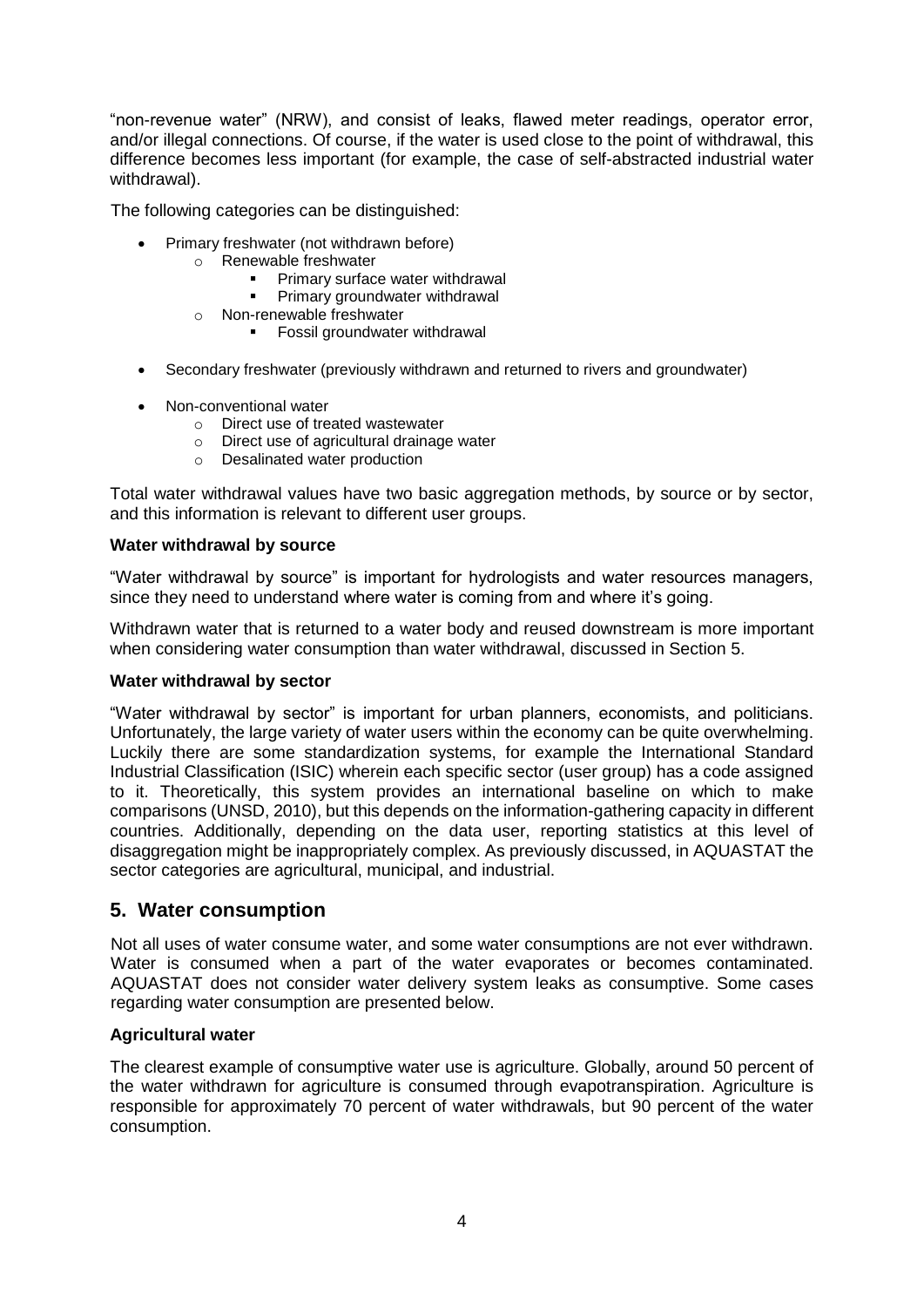### *Aquaculture and inland fisheries*

Aquaculture is an off-stream use, sometimes (but not necessarily) combined with irrigated crops like rice, whereas inland capture fisheries are an in-stream use. Rivers and/or natural lakes surface areas are not modified in order to perform inland fishing and therefore this water use is neither a withdrawal nor a water consumption. Since aquaculture is sometimes performed in areas where no water was before, there is both water withdrawal and water consumption. However, care must be taken to not double-count this water consumption if it is already included in coexisting agriculture.

### **Municipal water**

Some water consumption can be expected from urban industry, urban landscaping, and urban irrigated agriculture (especially in the latter two), categories that fall under municipal water. The exact consumptive rate depends on several factors, for example, the amount of green spaces, weather, and socioeconomic status of urban communities will affect the rate of water consumption.

### **Industrial water**

Industry contains a wide variety of water users and as such includes sub-sectors with very high and very low water consumptions. Two of the more interesting sub-sectors of industry are presented below.

# *Hydroelectric plants*

Water is used in-stream to generate electricity, therefore there is no water withdrawal, and should not be included in any withdrawal numbers. That being said, hydroelectric plants consume water if an artificial reservoir was built upstream. This is because reservoirs substantially increase the surface area of the water body, and in so doing, they increase the evaporation expected from that body of water. For example, the Aswan dam in Egypt has a capacity of 169 km<sup>3</sup> and the average long-term annual natural flow into the lake is 84 km<sup>3</sup>/year, but 10 km<sup>3</sup>/year is lost in evaporation (FAO-AQUASTAT, 2010). These 10 km<sup>3</sup> would not be lost every year from the Nile River if it were not for the reservoir. Therefore the dam represents a consumptive use.

# *Cooling water requirements in thermoelectric plants*

Depending on the cooling system employed (once-through or closed-loop system), thermoelectric power plants will either have a high withdrawal with a low consumptive use rate, or a low withdrawal with a relatively high consumptive use rate. In both cases, the consumption is in the same order of magnitude, 1-3 m<sup>3</sup>/MWh (EPRI, 2002), without accounting for plant efficiency or specific climatic conditions.

# **6. Conclusions**

In order to maximize the transparency of texts, reported data, and communications, care should be taken to understand the differences between water use, water withdrawal (or water abstraction), water consumption, and what the categories represent. The increased cost of adequate tracking of statistics is more than offset by the increased understanding and control policy- and decision-makers have over the water resources.

# **References**

- **ADB [Asian Development Bank]**. 2003. *Asian water supplies, reaching the urban poor.*
- **Cheong, L.C**. 1991. Unaccounted-for water and the economics of leak detection. *Proceedings of the International Water Supply Congress and Exhibition, Copenhagen*, Water supply, Volume 9.